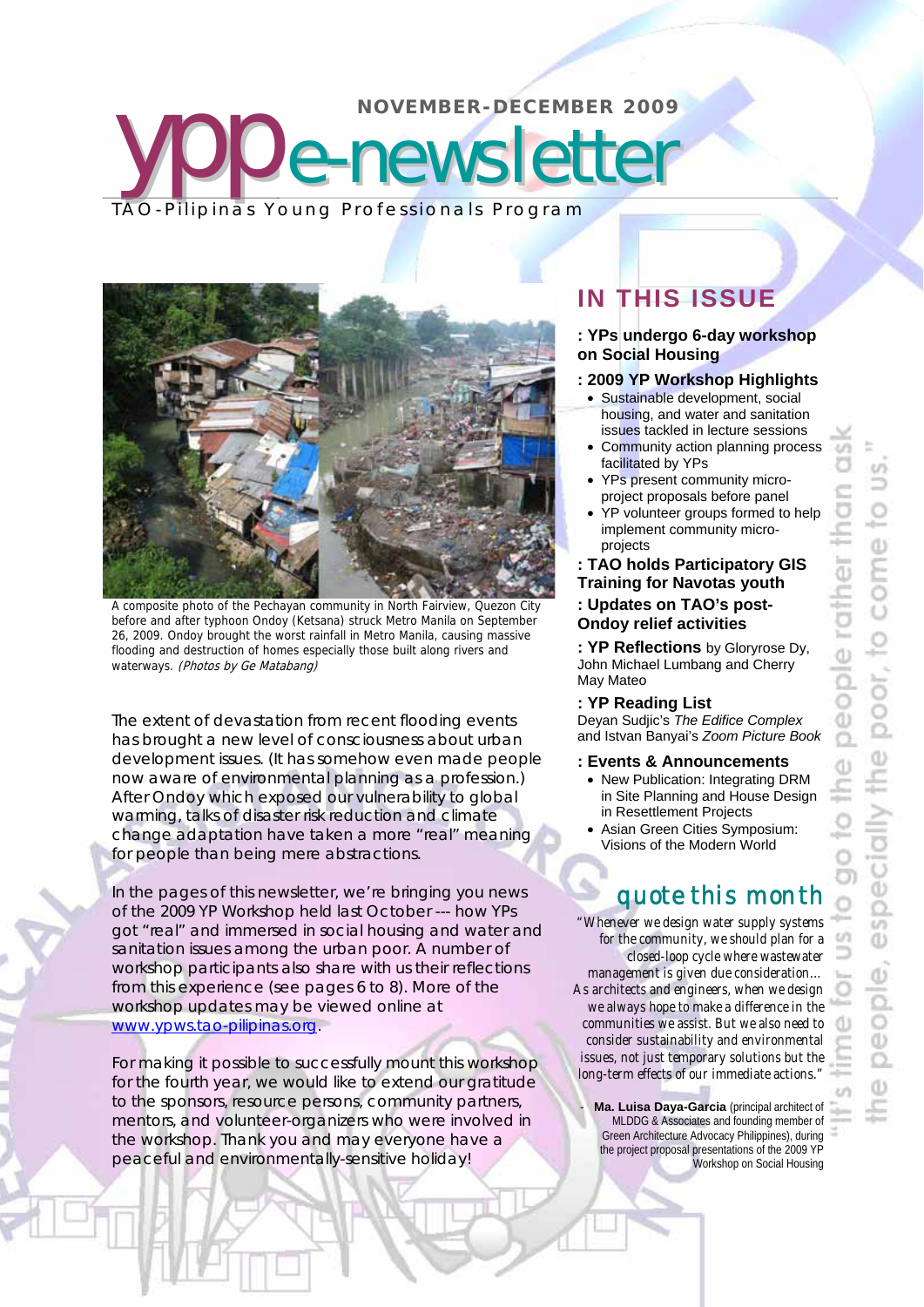# **11-12.2009 Features**

# **YPs undergo 6-day workshop on social housing**

Young professionals and students from local and international academic institutions and representatives from urban poor community associations took part in the 2009 Young Professionals Workshop on Social Housing on October 22 to 27, 2009. The workshop is an annual project of TAO-Pilipinas' YP Program which aims to orient young design professionals and students on social housing through training activities that will enable better appreciation of the concerns/issues affecting the urban poor. This year's workshop is already the fourth organized by TAO-Pilipinas.



**1** - Lecture sessions at Villa Cristina; **2** - Small group activities; **3** - Field visit at an ecology center; **4** - Facilitation of community consultations; **5** - Creative group presentations; **6** - Mural painting exercise; **7** - Presentation of project proposals

The workshop was participated by local delegates from architecture and engineering departments of Pamantasan ng Lungsod ng Maynila (PLM), Technological Institute of the Philippines (TIP), and the University of the Philippines (UP), as well as foreign delegates from Harvard University, Politecnico de Torino in Italy, and Lund University in Sweden. They were joined by representatives from people's organizations in communities assisted by TAO-Pilipinas Inc. in Navotas and Quezon City. Community organizers from TAO-Pilipinas' partner organization, DAMPA (Damayan ng Maralitang Pilipinong Api, Inc.) also participated in the workshop. A total of 26 participants were gathered to undergo 6 days of programmed training activities.

The 2009 YP Workshop focused on the theme, "WATSAN in Social Housing: Improving Access to Water Supply and Sanitation for Urban Poor Communities." The workshop program was divided into two parts spread over six days. The first part of the workshop comprised of lecture sessions which were held on Days 1 to 2 at the Villa Cristina Hotel & Resort in Antipolo City. The lectures were divided into seven sessions with several small group activities conducted in between.

The second part of the workshop comprised of practicum activities wherein participants went through stay-in field immersion on Days 3 and 4 of the workshop. They were divided into three teams to be deployed to three communities along with TAO-Pilipinas staff and volunteers. They first visited social housing projects and models of community-based initiatives such as the SHEC Housing Project in Pasay City, GK Housing Project in BASECO, Manila, VASRA

#### **Please turn to page 3.**

TAO-YPP E-newsletter November - December 2009 / **2**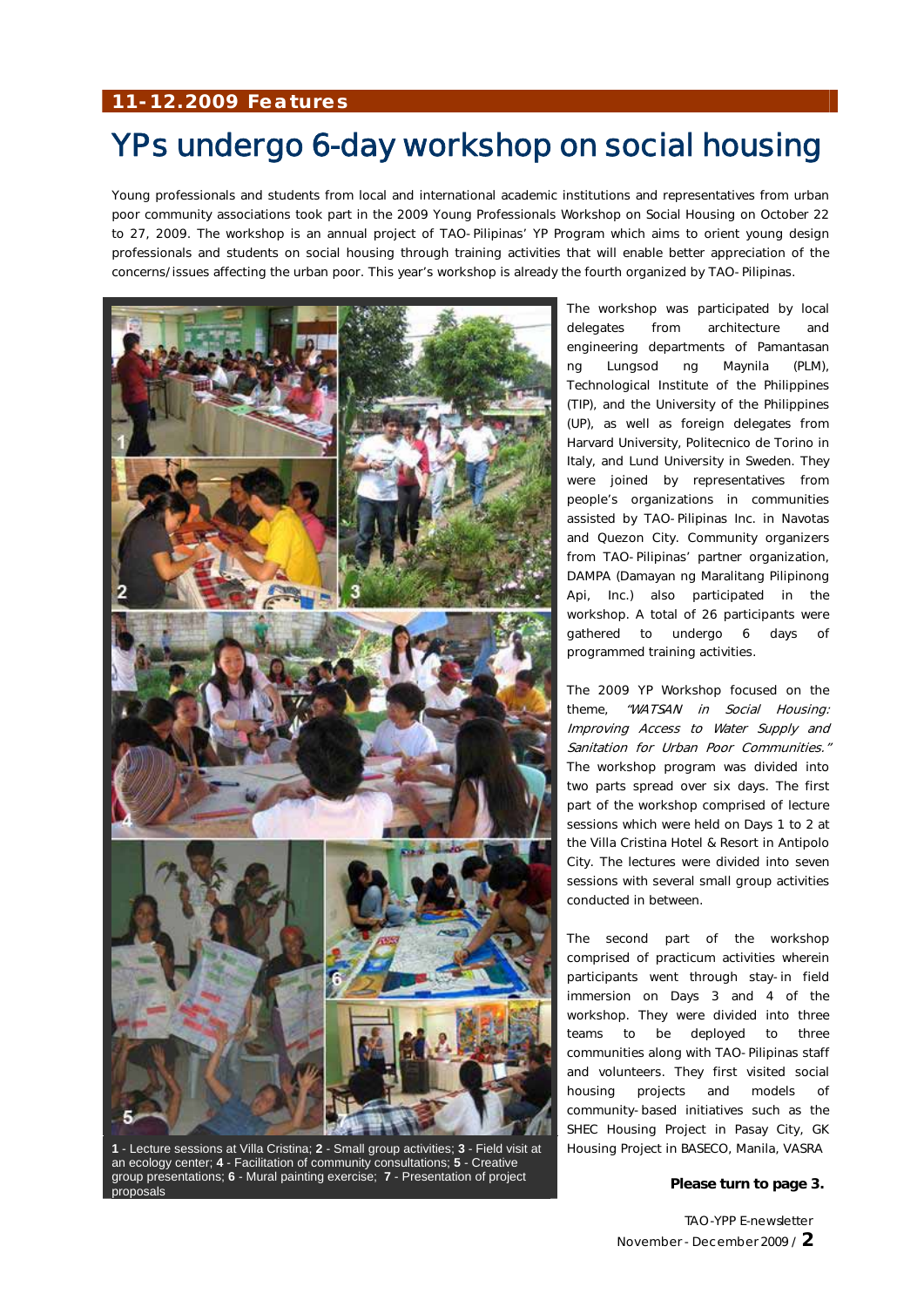# **YPs undergo 6-day…**

**(from page 2)** 

Housing Project in Quezon City and the Barangay Holy Spirit Ecology Center in Quezon City. After completing their field visit itinerary, the teams proceeded to their assigned community immersion areas to conduct preliminary assessment activities in preparation to the whole-day community consultations on Day 4. Community assessment activities included an initial meeting of the YP teams with the community leaders and a transect walk (or observatory walk) within the community.

The main activity in the participants' community immersion work is the facilitation of a participatory workshop and action planning process in their assigned areas. This was accomplished during Day 4 of the workshop where three simultaneous community workshops were held in UNNAI, Brgy. Commonwealth, Quezon City; Bicol and Chungkang Area, Brgy. Tanza, Navotas City; and MASAGANA, Brgy. Tanza, Navotas City. A series of focus group discussions with community members were facilitated by the YP teams in order to find out the community's water and sanitation conditions, analyze problems and potentials of the community, and identify self-improvement projects that can be implemented in the community. From the results of the community action planning, the YP teams strategized to develop a community micro-project proposal. The three YP teams then reconvened at Villa Cristina, Antipolo on Day 5 of the workshop to report on the results of their community immersion activities.

Days 5 and 6 served as the synthesis of the practicum activities as the results of the 2-day community immersion were presented by each team in a plenary session with the TAO-Pilipinas staff serving as panel reactors together with Dr. Maria Antonia Tanchuling, a Board of Trustee of TAO. Recommendations from the panel were considered by the teams in preparing for the

presentation of their community micro-project proposals for Day 6. After the plenary sessions, the participants were also given the opportunity to share their reflections from their experiences during the field immersion. Each team also conceptualized a mural painting design as a visual representation of lessons learned from the workshop.

The 6th and culminating day of the workshop saw the YP teams presenting their community micro-project proposals before a panel of invited guests who critiqued their plans. The YP teams presented three proposals: improvement of the drainage canals in UNNAI; cooperative water supply connection in Bicol Area, Tanza; and construction of elevated pathways in MASAGANA, Tanza. The three-member panel composed of Arch. Romeo Santos of UP-Diliman, Arch. Ma. Luisa Daya-Garcia of Green Advocates Philippines, and Engr/EnP. Aldrin Plaza, provided useful comments and advice to further develop the teams' proposed projects.

The project proposals are considered the major output of the YP Workshop and will be screened by TAO-Pilipinas for funding assistance and actual implementation after the workshop. The YP teams also committed to follow-up activities to finalize the project proposals and help implement the projects within a 6 month period.

The 2009 YP Workshop concluded with the presentation of the finished mural paintings and the awarding of certificates of participation. At the end of six days of gruelling training activities, the participants and organizers were welcomed to well-deserved rest and recreation facilities at the Villa Cristina Resort. (Ge Matabang, with documentation notes by Aldrin Plaza)

*(The 2009 YP Workshop on Social Housing was conducted with funding support from MISEREOR, Asian Coalition for Housing Rights, ACCA-Rockefeller, IEED, PHILSSA, and partly sponsored by Holcim Philippines, SLIPCON Services, Inc., and EARN Corporation.)* 



#### *The 2009 YP Workshop participants and organizers:*

*Standing, (L-R):* Arlene Lusterio, Jesmar Joseph Catuiran, Ma. Christina Fiel, Jayson Cruzat, Rowel Lucilo, Claudio Sopranzetti, Åsa Johansson, Louise Aurell, Leo De Castro. Emerson Roy Sario, Jose Larino Bengson, Jr., John Anthony Sayson, Enika Hernando, Lolita Ablinga, Carla Betancourt, Remy Habagat, Heny Reponte, Diana Antipuesto, Menelo Abueva, Sheryl Jed Biasong, Lydia Nilo, Patricia Herrera, Aldrin Plaza

*Sitting, (L-R):* Angel Sales, Jan Michael Lumbang, Razel Robines, Verna Lucia Sarraga, Cherry May Mateo, Lucy Amaro, Faith Varona, Osang Marcelo, Mai Ilagan, Gloryrose Dy, Angging Aban, Ge Matabang, Cora Altura, Ruben Peñamante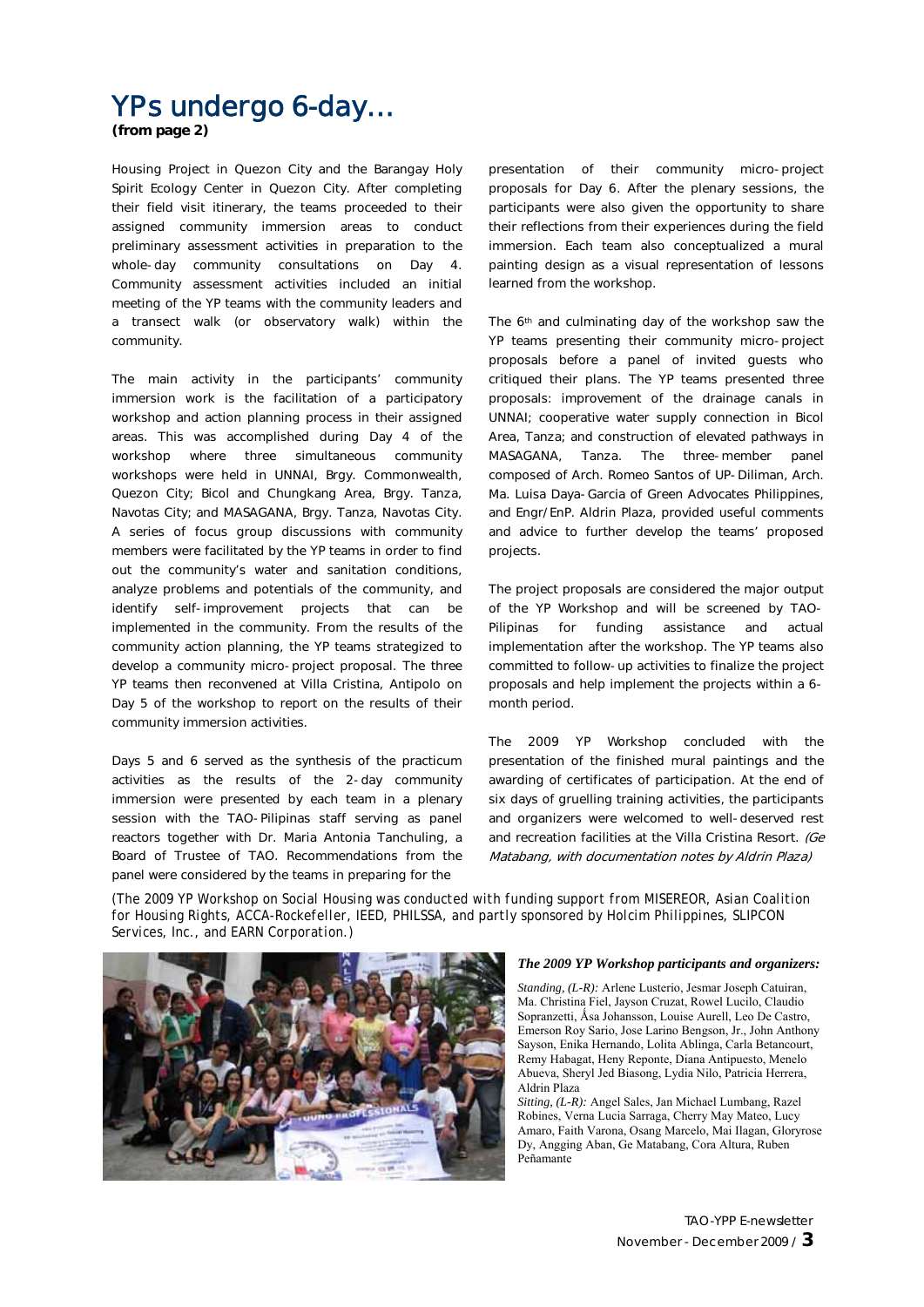# **Workshop Highlights**

# *Sustainable development, social housing, and water*  **2009 YP** *and sanitation issues tackled in lecture sessions*

The lecture sessions of the YP Workshop introduced participants to a comprehensive background on social housing and the different topics that are associated with it, from the broad context of sustainable human settlements development to the discussion of issues that urban poor communities face in their struggle for shelter security. Lecture topics were grouped into three sessions on the first day of the workshop: Design Professionals and Sustainable Human Settlements Development; Tools and Approaches to Social Housing; and Young Professionals and Communities as Collaborative Partners in Building Sustainable Communities.

Dr. Laura David provided a keynote presentation on "Climate, The Environment, and Our Future" while Architect Ning Encarnacion-Tan gave a lecture on "Sustainable Design and Sustainable Communities." The staff of TAO-Pilipinas served as resource persons for the various topics on social housing, including standards in social housing provision and design; participatory design approaches; and alternative building materials and technologies.



On the second day of lecture sessions, participants were exposed to different levels of discussion about Water and Sanitation (WATSAN), from a global perspective to the implementation of local projects for poor communities. Four sessions on WATSAN were held with various resource persons from government and non-government agencies. Session topics were categorized into: The Water and Sanitation Challenge for Young Professionals; Water Supply Availability, Management and Sustainability; Urban Sanitation Systems; and Water and Sanitation Options for Urban Poor Communities. Among the speakers who gave presentations were: Dr. Maria Antonia Tanchuling of UP-Diliman; Mr. Dave Robbins of Philippine Sanitation Alliance; Engr. Sonabel Anarna of DOH; Ms. Cherubim Ocampo of Maynilad Water Services; Dr. Gulliermo Tabios III of National Hydraulic Research Center; Ms. Lyn Capistrano of the Philippine Center for Water and Sanitation; and Mr. Leo De Castro of the Center for Advanced Philippine Studies.

*Community workshops on water and sanitation and community action planning process facilitated by YPs* 

The workshop participants who were grouped into three teams conducted participatory community consultations as part of the practicum training for the YP Workshop on Social Housing. Prior to commencing their community immersion work, the teams were given an orientation on facilitating the community consultations. Materials and visual aids to be used for the community workshops were also prepared beforehand. In coordination with DAMPA community organizers, consultations were mobilized in the three areas - UNNAI, in Brgy. Commonwealth, Quezon City; Bicol and Chungkang Area in Brgy. Tanza, Navotas City; and MASAGANA in Brgy. Tanza, Navotas City. Around 30 community members participated in the consultations in each of the areas.

In each of the community, YP teams were responsible for moderating a series of focus group discussions (FGD) among three community sectors represented --- women, men and youth groups. The consultations focused on the community's housing situation and access to basic services. The YP teams were able to facilitate the following FGD topics: Water Supply Assessment, Sanitation Management Assessment, Problem Tree Analysis, Resources Mapping, and Community Visioning. All these were done to draw out ideas for a community self-improvement project where the YPs may support the community's efforts in terms of technical assistance. The community consultations ended with identifying a community micro-project proposal and the detailing of a project activity plan with the community.

# *YP volunteer groups formed to help implement community micro-projects*

The YP teams formed during the YP Workshop on Social Housing have mobilized themselves as volunteer groups to help implement the community micro-projects that we were proposed in the workshop. The three groups are now working with their respective community partners to work out the details of the projects. TAO-Pilipinas has also set up project funds to provide assistance to carry out the proposed projects.

In the UNNAI project team are Jose Larino Bengson, Razel Robines, Jayson Cruzat, and John Anthony Sayson. In the Bicol-Chungkang project team are Gloryrose Dy, Cherry May Mateo, John Michael Lumbang, and Rowel Lucilo. In the MASAGANA project team are Christina Fiel, Verna Lucia Sarraga, and Jesmar Joseph Catuiran.

The community micro-projects are targeted to be completed by March 2010.

# *YPs present community micro-project proposals before panel of reactors*

After carrying out their field work activities for the YP Workshop, the YP teams developed community microproject proposals for the community areas they were assigned in. Three project proposals were developed by the YP teams: improvement of the drainage canals in UNNAI; cooperative water supply connection in Bicol Area, Tanza; and construction of elevated pathways in MASAGANA, Tanza. These were presented before a panel of reactors composed of Arch. Romeo Santos of UP-Diliman, Arch. Ma. Luisa Daya-Garcia of Green Advocates Philippines, and Engr/EnP. Aldrin Plaza.

The teams followed a template for presenting the proposals that included the discussion of Introduction and Background; Statement of the Problem; Preferred Solution; Goals, Objectives and Outcomes; Work Plan and Timetable; Project Management; and Proposed Budget. An open forum followed each presentation by the YP teams and the panel gave their critiques and recommendations on improving the project proposals.

On the proposal for drainage canal improvement, the panel recommended that the project design factor in sustainability and protection of water bodies by considering the final discharge of outflows from the canals. They also advised for a more thorough study of the site topography so that appropriate design schemes may be developed. For the proposal for a cooperative water supply connection, the panel suggested developing the database for targeting households without water connection and setting criteria for the selection of beneficiaries. In the proposal for the construction of elevated pathways, the panel advised to study the appropriate use of bamboo as pathwalk material especially in saline waters. They also recommended considering the provision of safe utility lines and setting the right height for the pathways.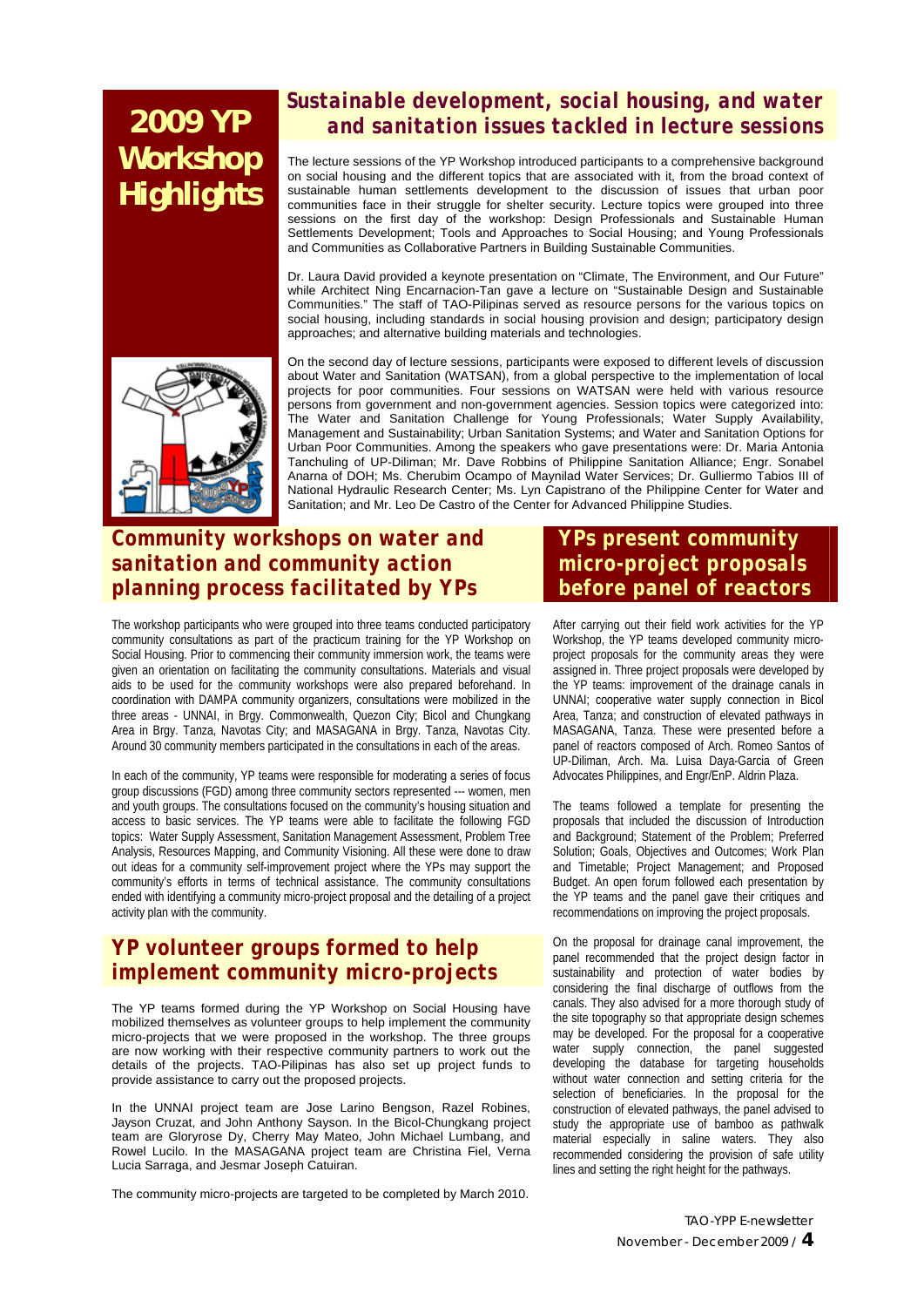# TAO conducts Participatory GIS Training for Navotas youth

On October 30, 2009, 18 active youth members of Barangays Tanza, Tangos and North Bay Boulevard North in Navotas attended a training at the University of the Philippines College of Architecture in Diliman, Quezon City. The training was conducted by a geographer, Mr. Marc Delgado, a Filipino taking his doctorate in Vrij University of Belgium (VUB) who volunteered to teach Open Source Participatory GIS using MapWindow. His lecture covered concepts on participatory GIS, basic information on the use of handheld GPS (Global Positioning System) instrument particularly DNR Garmin, and the use of open source geographic information systems software.

A hands-on exercise on the use of GPS instrument was also conducted using the amazing race concept. Participants were divided into 3 groups and went out to take field coordinates using DNR Garmin handheld GPS equipment. The challenges were to take coordinates of points, a line and a region around the academic oval of the university campus. All the coordinates taken were downloaded into the computer to check whether points were taken correctly. Participants were also taught how to download and process the data from the GPS and convert them into maps. They also got a chance to print their maps and were given training certificates signed by TAO-Pilipinas Executive Director Arlene Lusterio and Mr. Marc Delgado. The training was carried out in support of the mapping component of the ACCA Navotas Project of TAO-Pilipinas. *(Rosalyn Marcelo)* ∼o∼o∼o∼o<sup>∼</sup> *Mr. Marc Delgado explaining* 



# Updates on TAO's post-Ondoy relief activities

Due to the damage and destruction brought about by typhoon Ondoy (international code *Ketsana*), TAO-Pilipinas launched an appeal for help for affected families in our assisted communities. TAO conducted a post-disaster assessment of the communities and mobilized the distribution on relief food packs and medicine packages. Among the communities which received relief packages are SAMASAPE in North Fairview, Quezon City; UNNAI in Commonwealth, Quezon City; BAKAS in Bagong Silangan, Quezon City; SAMAGKADA in Daang-Tubo, Diliman; Sitio Ibayo in San Mateo, Rizal; Sitio Kislap in North Fairview, Quezon City; MASAGANA in Tanza, Navotas City; and Samahang Kababaihan and Chungkang Neighborhood Association in Tanza, Navotas City.

Donors and supporters who helped raise funds for the relief operations include Shiela Elardo, Ellaine Salvador, Kenichi Tonaue, Inamori Tomoaki, Yoko Ohnishi, Gregg Butensky, Ruth Mager, Maria Alma Johnson, Nila Swanson, Leny Galvez, Janet Tan, Zeny Manalo, Fred Shum, Rex Aguado, Hisashi & Midori Mitshuhashi, Koichi Takano, Zhara Lasarra, Tonet Tanchuling, John Ong, Genie Lorenzo, and Audrey Esteban. The Philippine Misereor Partnership also provided funds for the relief food packs extended to four communities assisted by TAO-Pilipinas. Starbucks-CSR likewise donated tarpaulin streamers to be used for house repairs.

Remaining funds for the continuing relief operations are currently earmarked for purchase of medicines for a medical mission in Barangay Tanza, Navotas tentatively scheduled early next year and the purchase of building materials for repair of damaged/destroyed houses in Barangays Tangos and Tanza also in Navotas.

∼o∼o∼o∼o∼



*The participants using the GPS equipment during a race around UP-Diliman.* 



*MapWindow to the participants.* 

# **VSO organizes forum on Climate Change Adaptation**

VSO-Bahaginan carried out the second of its Forum Series on Volunteering on December 3, 2009. The event tackled the convergence of climate change and volunteerism and was part of the celebration of the International Volunteer's Day and the Philippine National Volunteer Month. The forum entitled *"Catalyzing Change through Volunteering: Building Communities for Climate Change Adaptation"* was held at the Stephen Fuller Hall of the Asian Institute of Management in Makati City. Around 100 representatives from local and international NGOs including TAO-Pilipinas, volunteer organizations, private sector, academe, national government agencies, media and other institutions participated in this half-day forum.

Volunteerism programs of various organizations were presented during the forum. These included presentations by the Climate Change Attache of the British Embassy, Citizens Disaster Response Center, Greenpeace Southeast Asia, and the Community Relations of Globe Telecom. Breakout sessions were also held to discuss current practices, gaps and challenges in climate change adaptation programs and initiatives. A position paper on volunteerism will be developed by VSO-Bahaginan considering the results of the forum series discussions. *(Rosalyn Marcelo)*

∼o∼o∼o∼o∼

TAO-YPP E-newsletter November - December 2009 / **5**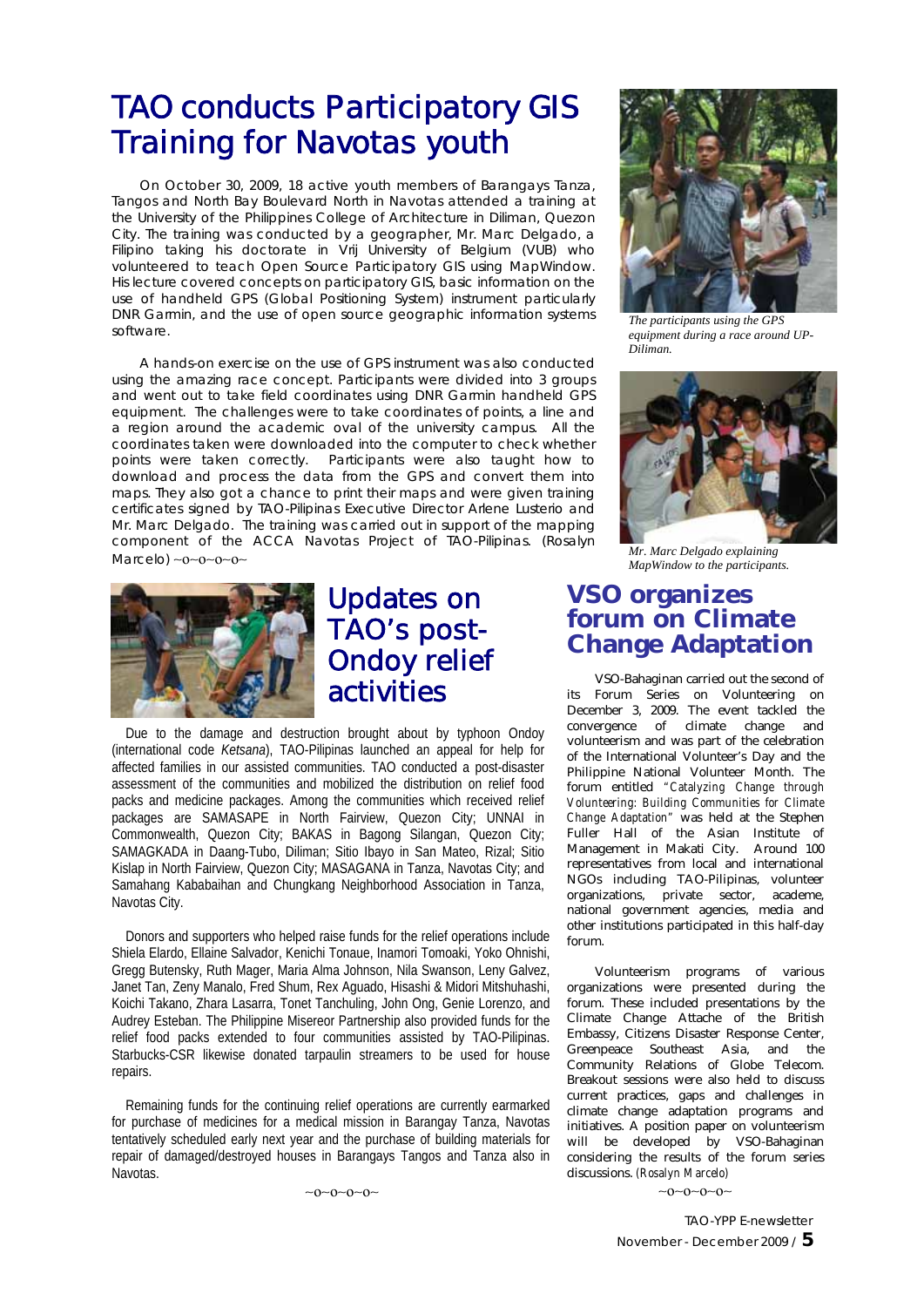## **YP Reflections**



*Gloryrose Dy, 23 years old, is a BS Architecture graduate from University of the Philippines – Mindanao. Lotlot graduated in 2009 with the Best Thesis Award for Architecture in UP Mindanao and was also given the Red Point National Best Architectural Thesis Award in the Philippines by Cirdia Foundation. Lotlot is a member of the UP Mindanao Dance Ensemble. She recently joined TAO-Pilipinas as a staff in its Human Settlement and Environment Program.* 

TAO-Pilipinas was timely for me. The day after I was hired to be a staff of the Human Settlements and Environment Program under TAO-Pilipinas was the day Typhoon Ondoy struck our nation killing almost a hundred and leaving thousands of our countrymen homeless. It seems as if a supreme being was telling me that I am in the right place which to help the urban poor in Metro Manila.

I had a fairytale concept on what my job would be because it seemed to be a very heroic occupation. I imagined being like Angelina Jolie helping the poor in Kenya or Oprah Winfrey talking to a marginalized citizen in the US. I looked at helping the urban poor as sort of a fancy thing like saving a damsel-in-distress Indian princess drowning because of Captain Hook. The YP workshop made me more excited to do my job. I thought that finally I could save the urban poor for real since I have already been stuck in the office for quite long. So I had a well organized bag with a lot of shirts and pants ready for the whole event.

The first two days of the workshop was quite technical. Having a technical background helped a lot. Although, I had to pat my intelligent persona which I wanted to leave behind after I graduated college so that I could understand the seminar. While sitting on the chair listening to the soporific talk of the lecturer, I daydreamed about the next day where we will have to go to the site for real.

But when we went to the site for the first day, I suddenly lost all the excitement I saved when I was still preparing for the event. As I saw the real situation of the community, I felt so hopeless for the Philippines. I knew that if only we had an incorrupt government, we could have easily made their lives wonderful. I saw the real poorest of the poor in the Philippines. It was inevitable to compare it to the rural poor areas where they could still see a large amount of land beside their houses. But then, I also realized that the community was so skeptical at times with the help that they are getting. Maybe it was because of the thousands of broken promises they encountered in their life. I could not blame them but I could not also blame myself for feeling less stimulated.

There are times during the workshop when I felt so uninspired as if Bic Runga's song was playing *"My head is battling with my heart, my logic has been torn apart..."* This was the moment when I tried to ask myself, "Is this really this difficult or was I just so naïve in thinking that helping the poor was as easy as helping save the Indian princess in Neverland?"

Indeed it is. It is difficult to help the poor. It is not a fancy thing. It is not the same as we see them in the movies. Helping the poor is just like marrying yourself to the poor people themselves and sometimes it is like marrying a person when you know that the end is still a divorce.

But as I looked at the eyes of the TAO-Pilipinas facilitators of the workshop; the eyes of the people that I am going to work with for years, I saw that they had hope in it. I saw their eagerness and enthusiasm to woo help whatever it takes.

TAO-Pilipinas was indeed timely for me. It made me realize the complexities of life during the point when I thought life was fancy. It also made me realize that life is full of synchronicities. If I choose to help the poor, the poor will choose to help themselves. It is that simple but then again that difficult. ∼o∼o∼o∼o∼



*Lotlot leads an icebreaker activity during the workshop sessions.* 



*Transect walk activity in the Bicol and Chungkang areas of Tanza, Navotas, City.* 



*Lotlot with children and community leaders in Tanza, Navotas.* 



*Lotlot helps facilitate a community workshop with members of people's organizations in Tanza.* 

TAO-YPP E-newsletter November - December 2009 / **6**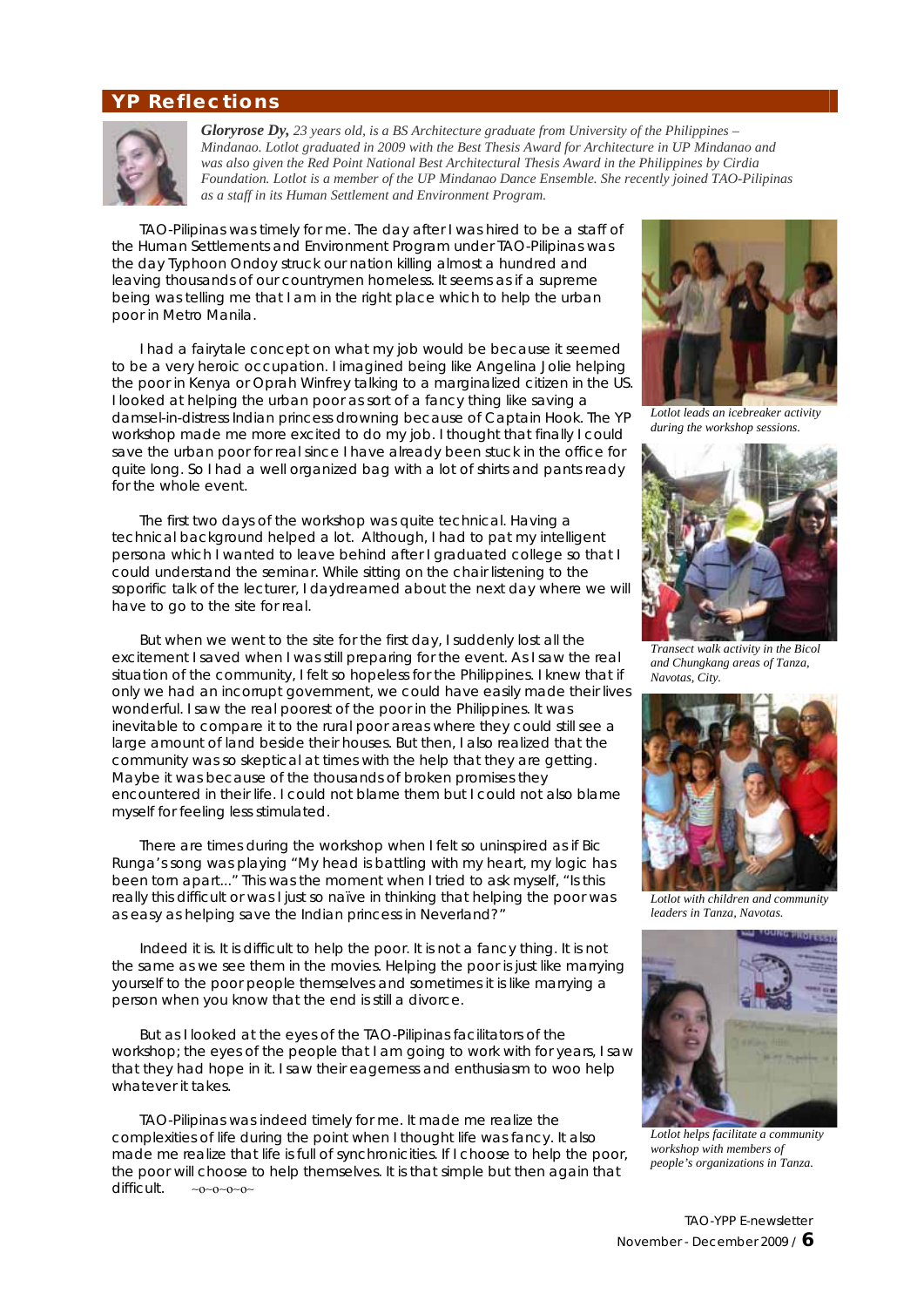## **YP Reflections**



**John Michael Lumbang,** 24 years old, is a 5<sup>th</sup> year BS Architecture student at the Pamantasan ng *Lungsod ng Maynila (PLM). JM was a participant in the 2009 YP Workshop on Social Housing. He spent his community immersion work at Barangay Tanza, Navotas City.* 

Isn't it truly a blessing and privilege that most of us live in a community with proper drainage systems and far from severe flooding? …with complete and sanitary toilets? …and most importantly, with ample supply of safe water to drink? Have you ever thought that there are people who just dream of having this privilege we have? You may answer *yes*, but how aware are we about their situation? This is what I realized after I joined the Young Professionals' workshop organized by TAO-Pilipinas.

At first I though that it was just the usual workshop wherein you sit and listen to the one sharing his/her expertise and then with a little audience participation, and that's it. But tables were turned and we, the YPs, will also have to facilitate a workshop with urban poor communities! Aside from that, we will also be handling an actual community project that could somehow improve their lives. I considered it a big change from the usual drafting table, solving a design problem given by our professors, submitting it to be checked and waiting for the score to be given.

Part of the workshop is the community immersion where we had to stay in the community for two days. The community of MASAGANA in Barangay Tanza, Navotas is not your usual community. We had to stay in a place where dry part of the land is a raft away. It has scarce water supply and no sanitary facilities.

From what I've seen in the community, the present generation is suffering the mistakes of previous ones in terms of environmental degradation. Air and water pollution, diseases, and global warming are some of the problems we are currently experiencing. It seems the more we progress with technological innovations, the more we are getting close to environmental destruction. The sophistication of our invention does not guarantee that we are living a better life. But in spite of the condition in the community, the people there always have a reason to smile. There, you can find comfort, hospitality and camaraderie.

I thank the organizers of TAO-Pilipinas for giving this kind of experience for YPs. There were new friendships reaped, much laughter recalled, and not to mention the yummy food they served! More importantly, I was enlightened that there are people who are willing to offer their talents for the benefit of less privileged communities. I think the experience gained from the workshop could change decisions one may take in the future.

Nothing is more rewarding than seeing a poor neighbourhood work together to create better homes. Their efforts and hope for a better life do not end at the neighborhood boundaries but also affect other residents around them. The community of MASAGANA in Navotas is still young but it is maturing rapidly because they are taking steps towards a more promising future.

I think the learning curve is steep but there is so much to learn. I end this reflection with the quote, "*we do not own this world; we just borrowed it from our children.*" ∼o∼o∼o∼o∼



*JM and his teammates travel by banca to the MASAGANA community in Tanza, Navotas, City.* 



*The YP team of JM during the community immersion in Tanza, Navotas.* 



*The YP team wades through floodwaters to conduct the transect walk activity.* 



*JM facilitates a focus group discussion activity during the community workshop on water and sanitation.*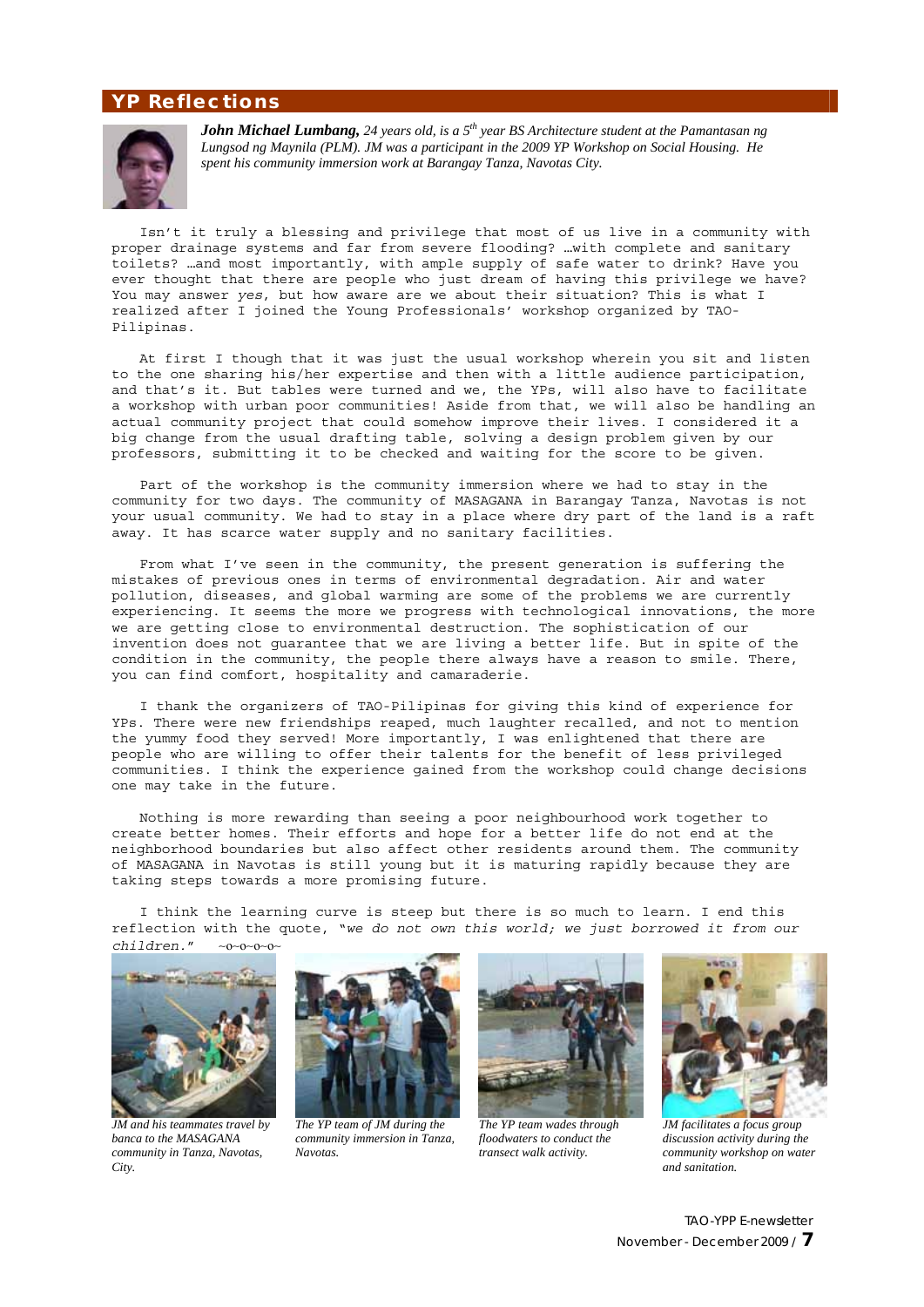## **YP Reflections**



*Cherry May Mateo, 23 years old, is a BS Civil Engineering graduate of the University of the Philippines – Diliman. She graduated in 2008 with cum laude honors and garnered 6th-place in the Civil Engineering licensure exams. Cherry is currently taking up a graduate degree in MS Energy Engineering at UP-Diliman. She is also a member of the Department of Civil Engineering faculty and teaches Environmental Engineering and Engineering Economy.* 



*The YP team of Cherry during the community immersion in Tanza.* 



*Cherry facilitates a community workshop on water and sanitation.* 



*Cherry with children in the community of Bicol and Chungkang areas in Tanza, Navotas City.* 

UP honor graduate + leadership capabilities + good values = high-paying job. Agree? I believe most people will agree with this. My parents and relatives would definitely agree. And so, it is quite hard for them to understand why I have chosen to teach in the university and reject my other higher-paying job offers.

It's quite a struggle. My mom often asks me why. Once, I have said my real reason: I feel that I need to serve my country; I feel the need to give back. She said: *"Anak, sa kahit ano'ng trabaho naman nakakatulong ka."* Almost every other day, my mom would try to convince me to quit my job and work for the big companies. "*Bakit kelangan kong magsilbi sa malalaking kumpanya kung alam kong nag-aagawan ang nakararami para pagsilibihan sila, samantalang kokonti lang ang gustong magsilbi sa nakararami?"* Of course, I never got to ask this question out loud.  $=$ )

If teaching in the university is quite hard to accept for them, then working for a NGO is out of the picture. I've stayed quiet about my desire to work for small impoverished communities. So when I've learned about TAO's workshop for young professionals, I immediately grabbed the chance to experience working for the urban poor. Excellent opportunity – Destiny could have worked things out for me. This year's theme is water and sanitation, a field that I've worked on for my thesis and a topic that I teach in the university.

The discussions, lectures and workshops on water and sanitation were not entirely new to me. What was new to me, actually, was the genuine desire to re-learn all the topics. Maybe it was because I knew that this time, things are not going to be entirely theoretical – I am actually expected to apply what I've learned to the community.

Upon arriving at the community and settling in our host family's house, my team mates and I immediately tried to conceptualize the solutions that we could present to the community. We were overwhelmed by the situation – underneath the houses on stilts are

layers of trash; water lines run along the black drainage waters; septic tanks are non-existent. None of the wastewater treatment systems presented to us is actually applicable to the community. We were not able to come up with a definite solution. We just hoped that after the workshop with the community, we could analyze the problems better.

Holding the workshop opened our eyes to more problems. Apparently, the community wants to solve more problems other than their water and sanitation concerns. They mentioned the need for street lighting and livelihood programs. After several discussions, we finally concluded that we will start solving their water connection problems first.

Although I have been to several urban poor communities, I haven't actually mingled and lived with them. It was my first time and I must say that I was overwhelmed with the veracity of living among these people. However, amazingly, while strolling around the community after the workshop, I felt a surge of calmness within me. No matter how troubling and hopeless the community seems from afar, I am not troubled. Probably, it is because simply by choosing to go there to understand their situation and not just wonder from afar how it is to live there, I felt that I have begun to become part of the solution. I have gained a better perspective and I have found a new purpose in life.

**Please turn to page 10.**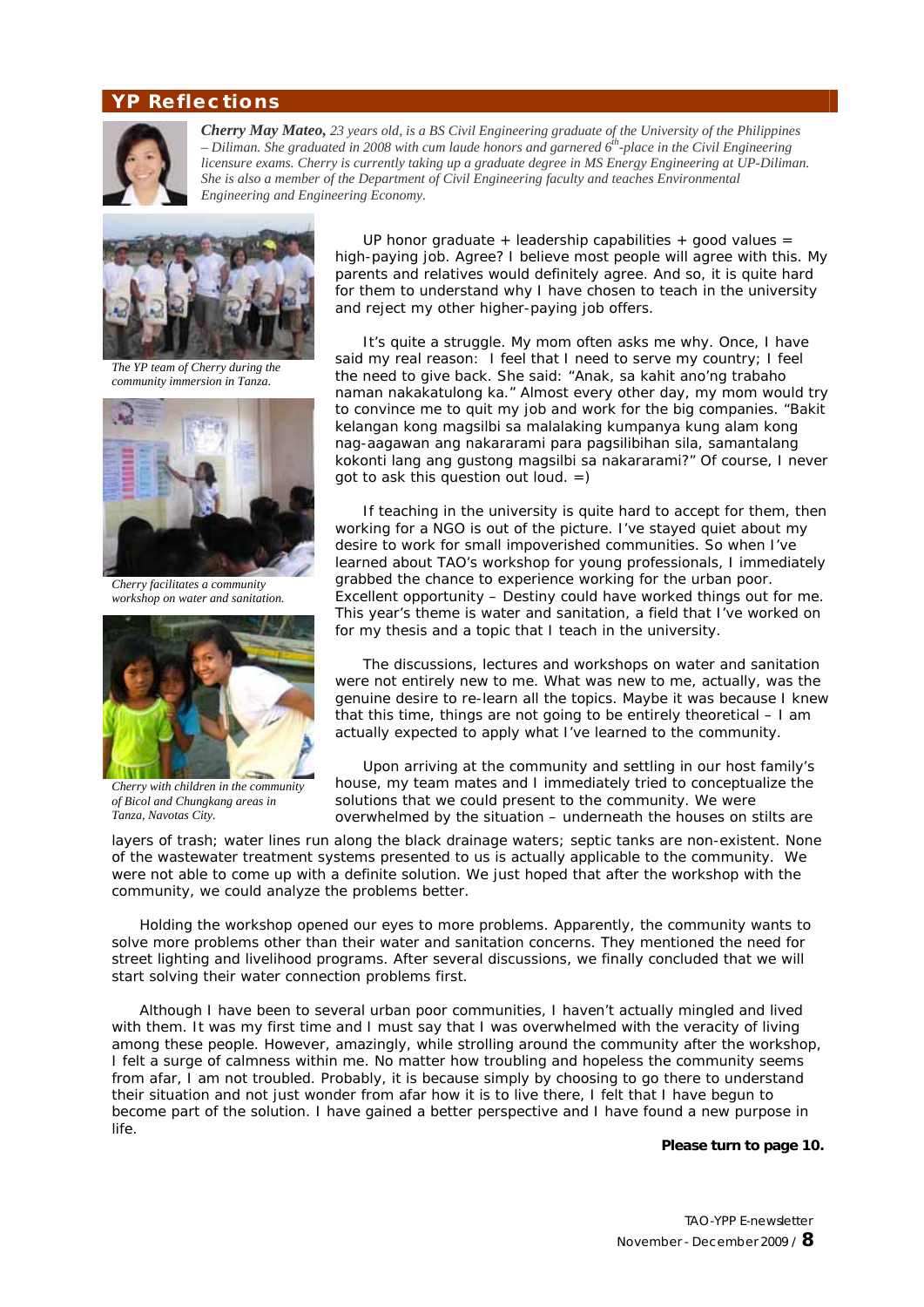# **YP Reading List**

Every issue, the YP e-newsletter features a selection of TAO Resource Center & Library materials as reviewed by TAO staff and volunteers. The TAO Resource Center & Library is now open for students and researchers' use. Library use is by appointment and guidelines may be viewed at **http://www.tao-pilipinas.org/resources/library**. You may call Angel Sales at 441-0998/436-7301 or email **lib@tao-pilipinas.org** to schedule your visit.



#### Title: **The Edifice Complex: How the Rich and Powerful Shape the World**  Author: **Deyan Sudjic** Publisher: **Penguin Press (2005)**

*About the author (from book jacket):* Deyan Sudjic has been an architecture critic for the Observer newspaper in London since 2000. He was the editor of the Italian magazine Domus and director of the Venice Architecture Biennale and is the author of many previous books on architecture.

*Content:* Deyan Sudjic explores the *edifice complex* or the tendency of politicians to erect massive structures as a way to perpetuate their power and preserve their legacy. The author sets off by showing how architecture is used as a political tool and as an expression of power by twentieth-century autocrats such as Hitler, Mussolini, Stalin, Mao and Saddam Hussein. He gives a wide range of examples of grandiose buildings created to glorify a

leader, to establish an identity for a nation, or as an attempt to make a mark for immortality. Some of these buildings effectively impressed while others were considered monumental failures.

Sudjic also gives us an inside look into the careers of some prominent architects who design these buildings and their relationship with rich and powerful clients. These architects include early modernists like Mies Van der Rohe and Phillip Johnson to contemporary architects like Frank Gehry, Rem Koolhaas and Renzo Piano. A short section on Imelda Marcos and Leandro Locsin is also included in the book.

*Review:* The book is an exploration of the relationship of architecture with power, politics, and money. It gives us a new perspective on the role of buildings in people's lives. It also provides us a rationale for the architectural design of contemporary buildings, with their instantly recognizable silhouettes. The author argues that today's proliferation of odd-shaped buildings is a result of following the design dictum "form follows image".

Readers who are familiar with the buildings and architects mentioned in the book will find the narrative engrossing, as some make up for gossipy accounts of how the buildings were designed and built. The unfamiliar might not fully understand the author's explications because this is an architecture book without pictures. *Googling* some of the buildings and architects while reading the book would certainly help in appreciating its content. *(Geraldine Matabang)*



#### Title: **Zoom** Author: **Istvan Banyai** Publisher: **Puffin Books (1995)**

This picture book done by Istvan Banyai will give its readers a visual treat. It is a mind stimulating book that will challenge the visual perception ability of readers. The book is wordless and the creator left it to the readers to interpret the message of the book. This book tickles the imagination of the readers and can be used for group activities such as storytelling exercises and other communication exercises. The book is entitled Zoom because the images are zoomed images and the story unfolds as you zoom out the images which happens page by page.

This book has been used by our organization for our small group activity in one of our workshops. It was a very effective tool for pointing out communication gaps and errors because in the activity the participants were each given the illustrations and were asked to describe the particular illustration given to them and communicate with other participants to be able to make a story and complete the whole book. The catch of the activity is that they were not allowed to show the illustrations given to them. The group took about an hour to finish the activity mainly because some of the participants were having difficulties in describing and communicating the illustrations. Overall, the book is not only limited to being just a picture book but it can be a powerful visual aid to be used for team building exercises, guessing games, and other group activities. *(Angel Sales)*